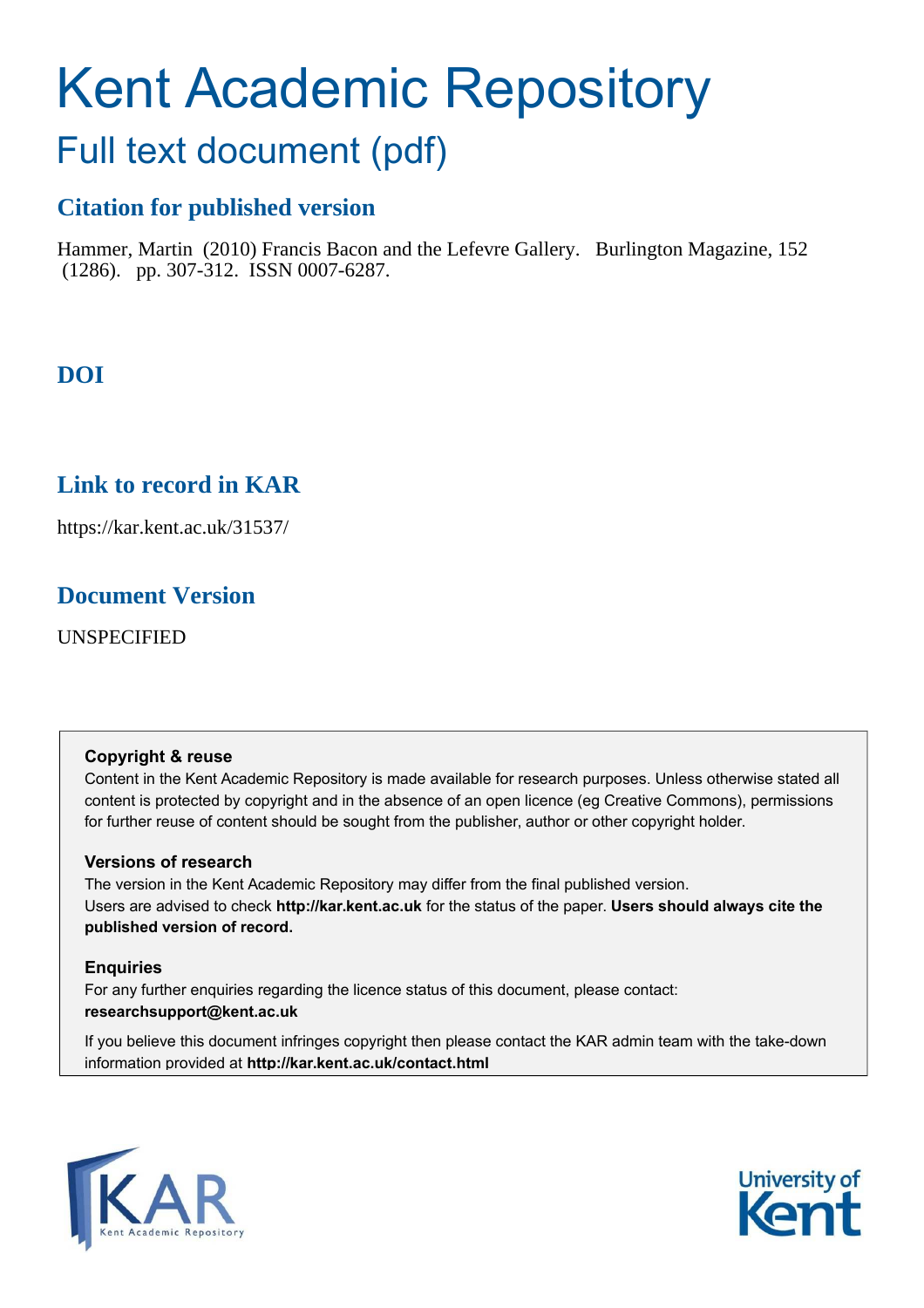

by MARTIN HAMMER

THE LEFEVRE GALLERY in London, founded in 1871, played a significant role in selling modern European art, mostly French, to British collectors and, through its exhibitions, in assisting successive generations of artists to assimilate new directions in art.<sup>1</sup> Between the Wars, it mounted shows devoted to Georges Seurat (1926), Edgar Degas (1928), Paul Cézanne (1935) as well as then current figures such as Matisse (1927), Picasso (1931), Braque (1934) and Salvador Dalí (1936). Multiple-artist exhibitions, containing a work or two by big names, were a recurrent feature of the schedule. The Gallery also dealt in modern British art, and was especially active in this capacity around the end of the Second World War. Duncan Macdonald (Fig.21), a director of the Gallery, sought to seize the initiative in showing marketable British artists as the art world gradually revived, even though cross-Channel communications remained difficult and the cost of importing pictures prohibitive.<sup>2</sup> During the early part of the War, the Gallery had only been open around two days a week, and its holdings were evacuated to the Mendip Hills. This was fortunate as in spring 1943 its long-serving premises in King Street were destroyed in a German bombing raid. Macdonald, who for some time had been in New York working at the associated Bignou Gallery, then returned to London and oversaw the relaunching of Lefevre at 131–34 New Bond Street towards the end of 1944. Thereafter, the Gallery showed modern British art, interwoven with displays of French pictures from stock. The programme included exhibitions of established abstract artists such as Ben Nicholson (1945) and Barbara Hepworth (1944 and 1946), independent figures such as Jankel Adler (1946), Frances Hodgkins (1946) and L.S. Lowry (1945), and the younger Neoromantics such as John Minton (1945), Keith Vaughan (1944 and 1946) and Lucian Freud (1944 and 1947, the latter shared with John Craxton). This story would repay general investigation with reference to the Gallery's extensive archives, and to the parallel activities of rivals such as the Leicester, Gimpel Fils and Redfern Galleries.

The focus of this article is on the Gallery's dealings with Francis Bacon, and the light they shed on his biography and work. The Lefevre is probably most frequently cited in relation to the group show of spring 1945 in which Bacon first exhibited *Three studies for figures at the base of a Crucifixion* (1944), the mythic point of origin for his mature work. What the archives confirm is that Bacon's inclusion was a direct consequence of his close personal and creative rapport with Graham Sutherland, which had begun in 1943.<sup>3</sup> Sutherland's reputation then was



21. *Portrait of Duncan Macdonald*, by Walter Sickert. 1928/29. Etching (2nd state), 28.6 by 21.1 cm. (Victoria and Albert Museum, London).

extremely elevated, as a result of his dark landscape imagery and his work over the previous five years as an official war artist, featuring images of bomb-blasted buildings, mining and apocalyptic steel-works interiors.<sup>4</sup> With the end of the War in sight, Macdonald had decided to cultivate Sutherland, encouraging him to contribute to a group show that would help to relaunch

<sup>4</sup> On Sutherland's work in the 1940s, see M. Hammer: *Graham Sutherland: Landscapes, War Scenes, Portraits 1924–1950*, London 2005.

I am grateful to the former owners of the Lefevre Gallery for giving me permission to study the Gallery's papers at Tate Gallery Archive. Abbreviations used in the notes are: LGA: Lefevre Gallery Archive, TGA: Tate Gallery Archive; FB: Francis Bacon; DM: Duncan Macdonald; and GS: Graham Sutherland.

<sup>1</sup> D. Cooper: 'A Franco-Scottish link with the Past', exh. cat. *Alex Reid & Lefevre*, London (Lefevre Gallery) 1976, pp.3–26; for historical background, see F. Fowle: exh. cat. *Impressionism and Scotland*, Edinburgh (National Galleries of Scotland) 2008, p.141. After a 1926 merger it became the Alex Reid and Lefevre Gallery, although the shorthand version was more often used, as it is here.

<sup>2</sup> See M. Garlake: *New Art New World*, New Haven and London 1998, p.25.

<sup>3</sup> For the relationship between the two artists, see M. Hammer: *Bacon and Sutherland*, New Haven and London 2005. The reciprocal nature of their admiration is further suggested in a remark inserted by J.T. Soby into his early 1960s text for an unrealised monograph on Bacon, based on a 'recent interview': 'all his life he had been looking for some help to find a theoretical background for his painting [. . .] Once in his life he hoped Graham Sutherland might provide him with it'; New York, Museum of Modern Art Archive, J.T. Soby Papers, typescript draft of book on Bacon, p.4.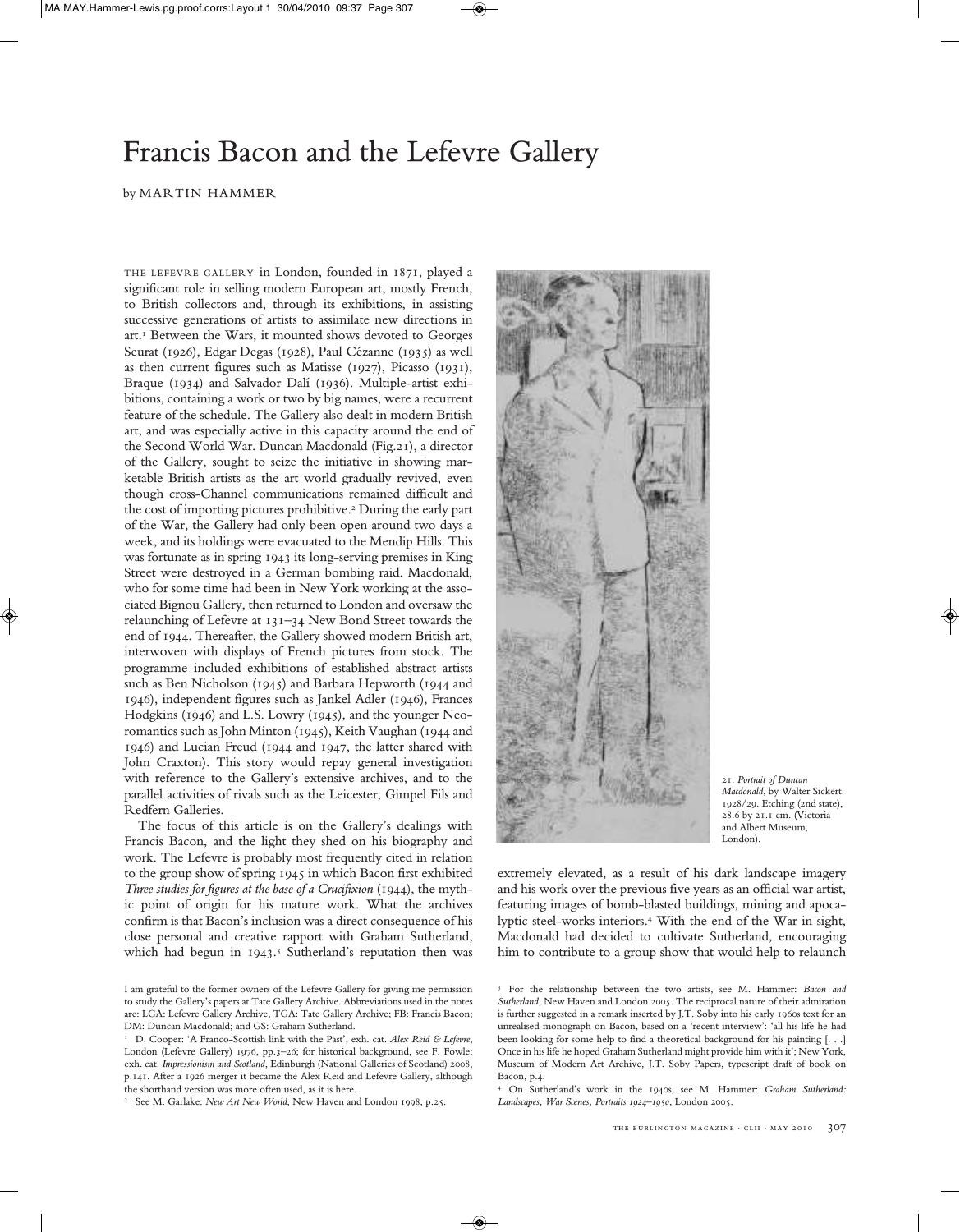#### BACON AND THE LEFEVRE GALLERY

his independent career and serve as the prelude to a one-man show and a continuing association with the Gallery. Over the coming months, artist and dealer talked also about a show in Paris, where Macdonald had a partnership arrangement, although that idea never materialised. Sutherland's powerful position is reflected in his communications with the Gallery. He was able to be quite fastidious about which artists' work his own would be hung alongside, announcing early in 1945 that he would prefer Moore, Hodgkins and Nicholson.<sup>5</sup> When Nicholson withdrew, Sutherland suggested a bold alternative:

. . . as for the painter to take BN's place it seems there is not much choice other than Piper. I should really prefer Francis Bacon for whose work you know I have a really profound admiration. It is true he has shown very little; but nowadays with every Tom, Dick and Harry showing yards of painting without much selection or standard this is refreshing, & his recent things, while being quite uncompromising, have a grandeur & brilliance which is rarely seen in English art.<sup>6</sup>

Macdonald responded with suitable enthusiasm. On 22nd January he stated: 'if you prefer Francis Bacon I shall try him'.He took the opportunity to suggest a further possibility, which resulted in another addition to the line-up: 'what would you think of Matthew Smith being added to the group? He is [. . .] a different generation in work, but [. . .] surely the best painter of his generation'.<sup>7</sup> That same day, Macdonald opened up communications with Bacon: 'Your friend Graham Sutherland has spoken very highly of your Painting and is very keen that I should see it. May I come as soon as we can arrange a suitable date between us?'. He was, he explained, aiming to bring together works by several artists and 'Sutherland suggests that you should be one of these'.<sup>8</sup> The following month Macdonald told Sutherland: 'I went to see Francis Bacon and have asked him to send four or five works to the Show. I shall tell you about his work when we meet'.<sup>9</sup> He subsequently reported to Bacon that he had lunched with the Sutherlands and 'was delighted to hear from this artist that he had seen some of your new pictures, which he praised highly'. Bacon should telephone him to talk about which pictures to include.<sup>10</sup>

The exhibition *Recent Paintings by Francis Bacon, Frances Hodgkins, Henry Moore, Matthew Smith, Graham Sutherland* ran at the Lefevre Gallery throughout April 1945. Bacon was represented by the *Three studies* and *Figure in a landscape* (1945). The catalogue also listed eight works by Hodgkins, fifteen by Moore (including thirteen drawings), nine by Smith and eleven by Sutherland. Macdonald was able to inform Sutherland that all his works had sold. Moreover the Bacons had contributed to the overall success of the show: 'many people are interested in the Francis Bacon pictures, even though they find them "frightening".<sup>11</sup> I think myself they are very well designed and painted and I look forward to seeing more of his later oil paintings. I shall watch his new work with interest if I have the opportunity'.

<sup>5</sup> GS to DM, n.d. [mid-January 1945], LGA; the P.S. to the letter rammed home the message: 'Do see F. Bacon's new works'.

- <sup>6</sup> GS to DM, n.d. [mid-January 1945], LGA.
- 
- <sup>7</sup> DM to GS, 22nd January 1945, LGA.
- DM to FB, 22nd January 1945, LGA.
- <sup>9</sup> DM to GS, 1st March [1945], LGA.
- <sup>10</sup> DM to FB, 12th March 1945, LGA.
- <sup>11</sup> DM to GS, 11th April [1945], LGA.
- <sup>12</sup> DM to GS, 19th April [1945], LGA.

308 may 2010 • cliI • the burlington magazine

Subsequently, he informed Sutherland: 'there are now only two Smith oil paintings and two Moore drawings left in the whole Exhibition. You [. . .] would be very glad if you could hear the enthusiasm of many young people for your part of the Show, and indeed for the whole Exhibition'. Macdonald was delighted by the reviews and visitor numbers, such that they had to reprint the catalogue three times.<sup>12</sup> Clearly Bacon benefited not just from the company he was keeping, but also from the current situation in which many people desired to visit galleries, with wartime pressures finally waning but all the big museums still devoid of their contents.

After the exhibition, Bacon asked to be paid for *Figure in a landscape*, which had been sold to the artist's cousin Diana Watson. Interestingly, the cheque for  $\mathcal{L}$ 108.6.8 included a deduction of  $\text{\emph{L25}}$  for 'the three Pictures sold to Mr Hall, owing to the fact that they were sold in your Studio. Do you remember the arrangement we came to on my last visit to your studio?'.<sup>13</sup> Bacon apologised for the tardy sending of a receipt: 'I have been laid up with asthma and forgot about it. Yes of course I remember about the arrangement over Mr Hall's pictures and am very grateful to you for only taking half the percentage on them'.<sup>14</sup> Presumably, Bacon had originally intended to show and potentially sell *Three studies*, but his lover and supporter Eric Hall was able at the last minute, by means of this arrangement with the Lefevre, to acquire the work and prevent it being lost to another collector and possibly even sold as three separate pictures. Hall may have been ahead of Bacon himself in estimating the triptych as a major breakthrough. He eventually presented the work to the Tate Gallery, after the breakdown in his relationship with Bacon.

Macdonald now viewed Bacon as one of his stable of rising artists. Towards the end of 1945, he told Sutherland that he hoped to include Bacon, Craxton, Freud, Robert Colquhoun and Robert MacBryde and probably Julian Trevelyan in an exhibition of 'good contemporary painters' in February 1946: 'naturally your last canvasses would have the centre of the show [...] If in the New Year you see B, F or C, I hope you will encourage them to do their utmost to make this next show a fine one'.<sup>15</sup> In the event, Bacon contributed *Figure study I* and *Figure study II* to the show. His advance commentary suggests that other pictures had seemed possible at one stage: 'I am afraid I have only been able to send 2 pictures. The one I sold I have not been able to get a frame for and the new one you saw I am not satisfied with yet . . .'.<sup>16</sup> Perhaps the former was the picture Bacon sold to Peter Watson, but later took back and destroyed.<sup>17</sup> Regarding the two works that were dispatched, Bacon remarked: 'These paintings are studies for the Magdalene and the smaller of the two was the first studie [*sic*] and I would like them entitled as such in the catalogue'.<sup>18</sup> The association lingered, and *Figure study II* was entitled *Magdalene* in the catalogue for Bacon's 1962 Tate Gallery retrospective. The artist was at pains to refute this; according to Alley's catalogue raisonné of 1964, 'the artist says he never thought of the figure as the Magdalene and never associated it in

- <sup>14</sup> FB to DM, 25th May 1945, LGA.
- <sup>15</sup> DM to GS, 27th December 1945, LGA.
- <sup>16</sup> FB to DM, n.d. [?January 1946], LGA.
- <sup>17</sup> Hammer, *op. cit.* (note 3), p.55.
- <sup>18</sup> FB to DM, n.d. [?January 1946], LGA.
- <sup>19</sup> R. Alley: *Francis Bacon*, London 1964, p.39.

<sup>13</sup> DM to FB, 14th May 1945, LGA.

<sup>&</sup>lt;sup>20</sup> M. Hammer and C. Stephens: "Seeing the story of one's time": appropriations from Nazi photography in the work of Francis Bacon', *Visual Culture in Britain* 10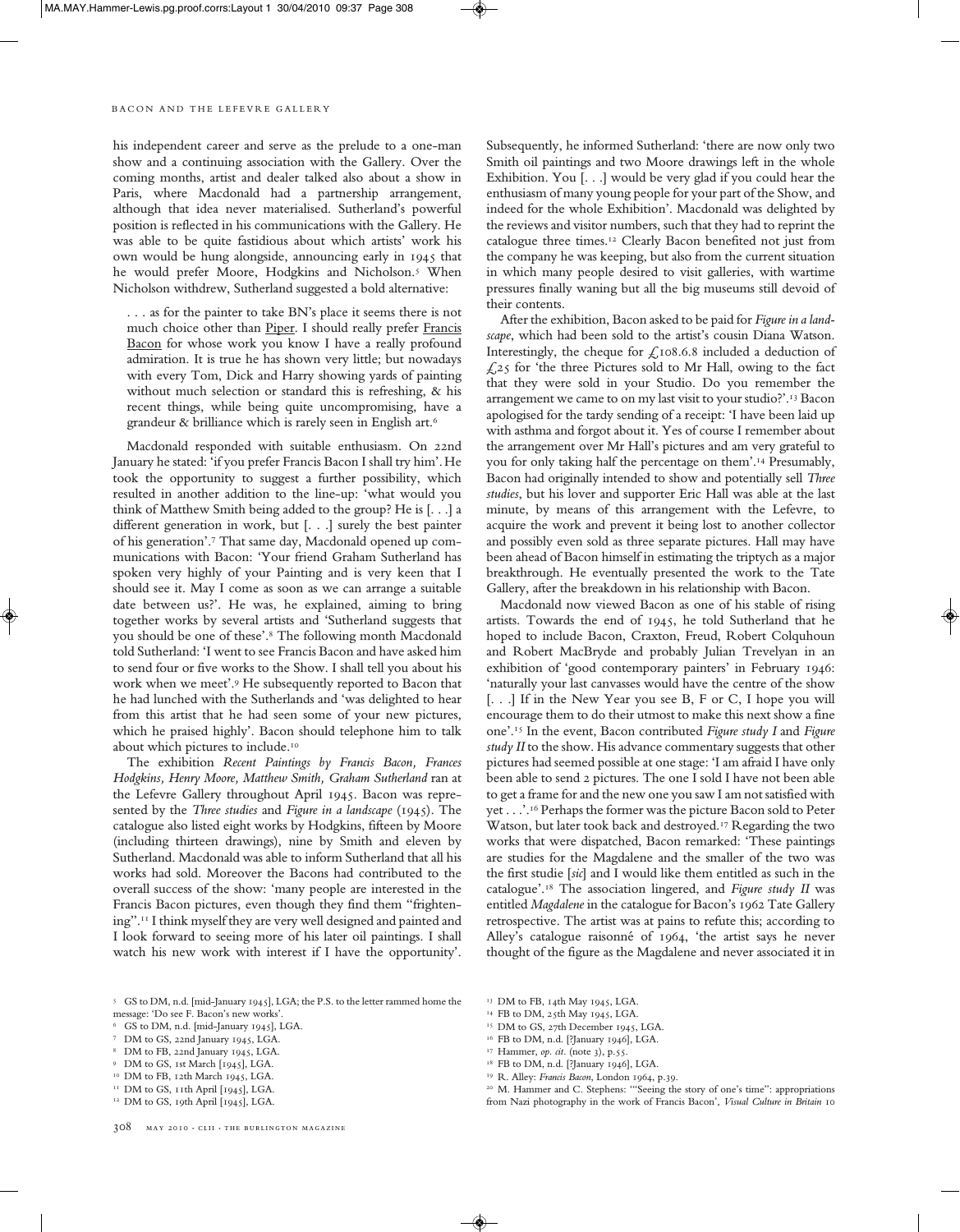any way with the Crucifixion'.<sup>19</sup> The allusion in the letter seems to contradict this, and has been discussed elsewhere in the context of Bacon's extraordinary fusion during this period of references to religious imagery and to Nazi propaganda photography.<sup>20</sup> Nevertheless in the catalogue for the Lefevre Gallery show, as it appeared in February 1946 (Fig.22), the pictures were listed as 'Figure Study (No.1)' and 'Figure Study (No.2)'. Indeed, Bacon generally opted hereafter for neutral titles, such as *Painting* (1946), even though the latter picture too alludes to Crucifixion imagery. He may have carried on improvising the pictures after writing the letter, and introduced changes that rendered the titles he originally had in mind inappropriate. But the shift may also capture Bacon's realisation, for reasons unknown, that evocative titles could be counterproductive, encouraging over-literal or reductive readings.<sup>21</sup>

The gallery succeeded in selling both pictures, resulting in a further cheque for  $\mathcal{L}$ , 183.6.8.<sup>22</sup> *Figure study I* was purchased by Brenda Bomford on behalf of her husband, James, who collected French Impressionist and modern British art and proceeded to acquire a significant quantity of Bacons over the coming years.<sup>23</sup> *Figure study II* was acquired by the Contemporary Art Society, the charitable body that bought works of art for onward distribution to public galleries. The purchase is likely to have been contentious, given the picture's disturbing imagery and the artist's obscurity, and several years elapsed before it found a home in the Bagshaw Art Gallery, Batley (subsequently transferred to Huddersfield Art Gallery). The initial acquisition was supported, one imagines, by two figures active in the C.A.S. who became friendly with Bacon around this time. One was John Russell, whose enthusiasm for the artist can only have been reinforced by his recent contacts with Sutherland, documented in the Lefevre Archive, in connection with Russell's forthcoming book *From Sickert to 1948*, a survey of British art based around C.A.S. acquisitions.<sup>24</sup> Russell went on to write the first monograph on Bacon, incorporating vivid recollections of first seeing *Three studies for figures at the base of the Crucifixion* at the Lefevre Gallery.<sup>25</sup> The other was Sir Colin Anderson, the wealthy collector and patron, a new member of the C.A.S. committee and the recipient over the following few years of letters from Bacon that have recently been published, providing a valuable complement to the exchanges with Sutherland, and the Hanover and Lefevre Galleries.<sup>26</sup> Like the Lefevre correspondence, the Anderson letters lay bare Bacon's acute and persistent financial disarray, including an apparent threat of bankruptcy for what sound like gambling debts, and they indicate his somewhat unscrupulous attitude towards wealthy individuals who could easily afford to help him out.

In April 1946 Macdonald was eager to sustain the connection with Bacon, who was planning to leave London: 'I hope you will come and dine with me, one evening before you leave for the South of France, so that we may make any arrangements pos sible, regarding the sending of pictures and the exhibition of same in the Lefevre Galleries. We shall do our utmost to find a

- <sup>23</sup> See the provenances provided in Alley, *op. cit.* (note 19).
- <sup>24</sup> DM/GS correspondence from November and December 1945, LGA; indicating

- <sup>25</sup> J. Russell: *Francis Bacon*, London 1979, p.10.
- <sup>26</sup> A. Clark: 'Francis Bacon's correspondence with Sir Colin Anderson', *The British*

#### BACON AND THE LEFEVRE GALLERY

#### RECENT PAINTINGS BY

## **BEN NICHOLSON GRAHAM SUTHERLAND**

AND

**FRANCIS BACON** ROBERT COLQUHOUN **JOHN CRAXTON LUCIAN FREUD OBERT MACBRYDE JULIAN TREVELYAN** 

FEBRUARY 1946

#### LEFEVRE THE **GALLERY** ALEX IEID a LEREVIE, LTD. 131-134 **NEW BOND STREET** LONDON W.I CATALOGUE **PRICE SXPENCE**

22. Cover page of a catalogue for a group show at the Lefevre Gallery, London. February 1946.

good home for the large picture which is now here'.<sup>27</sup> The latter must have been *Study for man with microphones* (Fig.23), which the Gallery showed that summer. This and *Painting* (1946) were evidently carried out in quick succession during the first half of 1946. The latter has often been seen to descend from a tradition of butchery images as epitomised in Rembrandt's *Carcass of beef*  $(1657)$  in the Louvre, Paris. The variations on this theme by Chaim Soutine, an artist much admired by Bacon, can also be seen as a more immediate catalyst for *Painting* (1946).<sup>28</sup> He could certainly have known the versions by Soutine in which the suspended Crucifix-like carcass is rendered with the artist's characteristic heightened palette and painterly touch. It is worth noting that one such Soutine had been in Britain for several years, in the collection of Sutherland's friend Eardley Knollys, and was in fact included in the Lefevre's exhibition *School of Paris (Picasso and his Contemporaries)* that immediately followed the group show which launched Bacon.<sup>29</sup> In this atypical variation, Soutine focused rather on one slab of beef, with its rich colouration, textures and formal structure. Memories of the picture may have informed Bacon's ribs of beef suspended to

◈

<sup>(2009),</sup> pp.315–52 (issue devoted to Francis Bacon).

<sup>&</sup>lt;sup>21</sup> A parallel move away from mythic and evocative to neutral titles is encountered in the contemporary work of American Abstract Expressionists such as Clyfford Still. <sup>22</sup> DM to FB, 9th April [1946], LGA.

that Sutherland knew Russell quite well and liked his writing.

*Art Journal* 8 (2007), pp.39–43; Hammer, *op. cit.* (note 3), pp.234–40 (letters to GS); and M. Peppiatt: *Bacon in the 1950s*, New Haven and London 2006, pp.141–53 (Hanover Gallery letters).

<sup>&</sup>lt;sup>27</sup> DM to FB, 9th April [1946], LGA.

<sup>&</sup>lt;sup>28</sup> On Soutine's importance for Bacon and his fellow 'School of London' artists, see the present writer's forthcoming article; 'Soutine in English Translation', *Modernist Cultures* (October 2010).

<sup>29</sup> M. Tuchman, E. Dunow and K. Perls: *Chaim Soutine (1893–1943): Catalogue Raisonné, Part I*, Cologne 2002, pp.470 and 473, no.99.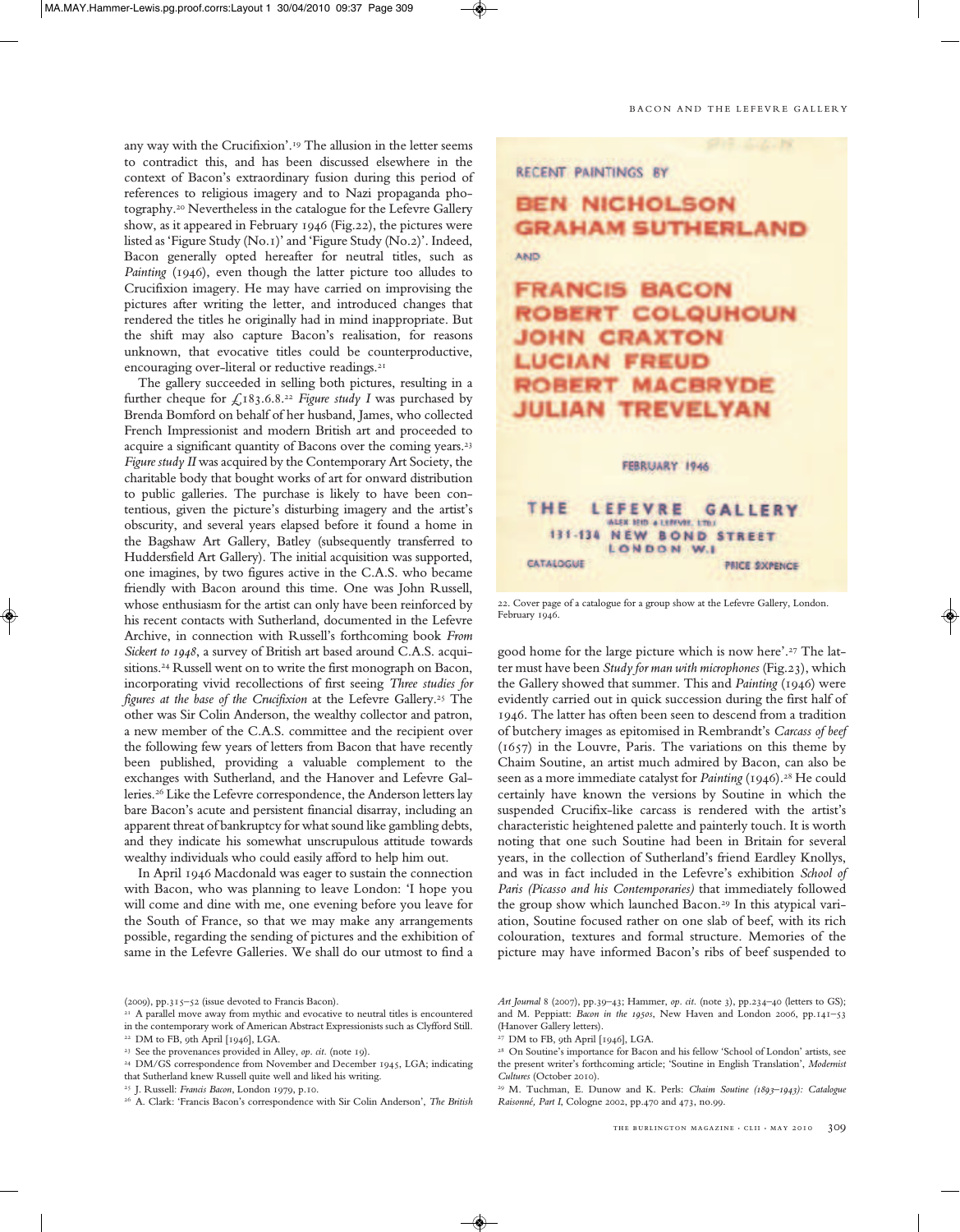#### BACON AND THE LEFEVRE GALLERY



23. *Study for a man with microphones*, by Francis Bacon. 1946 (subsequently overpainted). Canvas, 145 by 127.8 cm.

such compelling effect on the tubular metal podium in front of his generic fascist dictator.

It was the sale of *Painting* (1946) to the Redfern Gallery that made it possible for Bacon to leave a still-dismal, post-War Britain for the sunshine and hedonistic pursuits of the South of France. His life and artistic activities in Monte Carlo are conveyed in communications to Macdonald and others. In August he wrote:

I have been meaning to write to you for ages. I have found a flat here, not really what I like but it will do until I decide what I am going to do. I do not know how long I want to stay here. I may go to Paris after the winter if I can find anything there. Life is curious here very expensive in some ways and in others cheaper than England. I am working but afraid the things are still very large & it is unfortunate for me financially but there is nothing to be done at the moment. Everything in the way of food can be got here from Cumberland hams to caviar if one chooses to pay. The really difficult thing even on the black market is canvas but I have been able to get some very good coarse linen sheets which turn into very good canvases. Nobody down here has ever heard of painting except the extraordinary lesbian affairs they concoct out of the landscape and the bougainvilleas which have to be seen to be believed but perhaps their ignorance is no greater than the knowing ones at home.<sup>30</sup>

<sup>30</sup> FB to DM, sent from Hotel Ré, Monte Carlo, 20th August 1946, LGA.

<sup>31</sup> DM to FB, 1st October 1946, LGA. A year later Bacon announced to Anderson that 'at the moment I can paint much smaller pictures which I am glad to be able to do'; Clark, *op. cit.* (note 26), p.41.

<sup>32</sup> FB to DM, 19th October [1946], typed copy, LGA.

<sup>33</sup> DM to FB, 4th December 1946, LGA; see exh. cat. *Seventh Exhibition: Adler, Bacon, Colquhoun, Hubert, MacBryde, Trevelyan*, London (Anglo-French Art

310 may 2010 • cliI • the burlington magazine

Bacon's preference for working on a large scale was deemed to be imprudent, with Macdonald ruefully noting: 'If you do not feel like shrinking your sizes, I fear there is nothing to be done about it'.<sup>31</sup> Nevertheless he encouraged Bacon to consider showing work in France: 'If you are still there in January, we may meet, and between us we might devise a scheme for putting British Painting (via Francis Bacon) on the map, *dans le Midi*'. In the meantime, he had seen *Figure study II* in the show of C.A.S. acquisitions at the Tate, as well as *Painting* (1946) at the Redfern: 'the colour was certainly startling and for me quite brilliant but I suppose the size militated against its sale'. In the Gallery's own exhibition *British Painters, Past and Present* in August, *Study for a man with microphones* 'had a whole wall to itself, and looked very well but alas it did not find a purchaser'. Bacon for his part felt that the South of France was unlikely to produce buyers, and that everything was becoming too expensive:

I am going to Paris on the 1st of November for two or three weeks [. . .] I am looking for a large room in Paris to work in. I have heard of a room and am going up to see it. I do not feel I could stay here permanently, not because of work, because as long as it is fairly quiet I can work anywhere, but I do not care for its sort of village life after a time. I am working on three studies of Velasquez portrait of Innocent II [*sic*]. I have almost finished one. I find them exciting to do, and of course always hoping it is going to be the real thing.<sup>32</sup>

That December, Macdonald reported to Bacon about further showings of his pictures in London: 'I am sending you the catalogue of an Exhibition of British Painters at the Anglo-French Centre, which is later going on to Paris. He [the organiser] borrowed the three studies, I think, from one of your friends [Eric Hall], and from me he borrowed the one illustrated [*Study for a man with microphones*], but found he had not the space to hang it . . .'.<sup>33</sup> Macdonald also commented that he had been deeply impressed by Sutherland's *Crucifixion*, having attended the unveiling at St Matthew's church, Northampton: 'I believe it is the finest thing he has done'. The affinity with Bacon struck Macdonald: 'I keep wondering how it would affect you, who have already done so many studies for a similar subject'. He was also keen to see the Velázquez studies, also described in Bacon's letters to Sutherland from late 1946, although the earliest such variation to survive is *Head VI* of 1949.<sup>34</sup>

During 1947 Macdonald maintained his contacts with both Bacon and Sutherland, judging by scattered reports of his sightings of the one in letters to the other. That spring he expressed regret at missing Bacon on his last visit to London, and asked for photographs of recent works completed in France to show James Soby of the Museum of Modern Art, New York, who he clearly hoped might buy a picture.<sup>35</sup> Meanwhile Soby himself needed reassurance in relation to Bacon's eccentric titling of his works: 'I think I told you that Francis Bacon's "Man with Microphones" is really a highly finished picture, and any new one he makes will probably be called a "study", in spite of its finality. He has a large imagination, and always hopes that

- <sup>35</sup> DM to FB, 23rd April 1947, LGA.
- <sup>36</sup> DM to J.T. Soby, 21st April 1947, LGA.
- <sup>37</sup> J.T. Soby: *Contemporary Painters*, New York 1948, p.151.
- $^{38}\,$  At the time that his planned monograph on Bacon was running into difficulties,

Centre) November to December 1946, nos.6–8, as 'Studies for figures at the base of a crucifix'.

<sup>34</sup> Hammer, *op. cit.* (note 3), pp.237–38.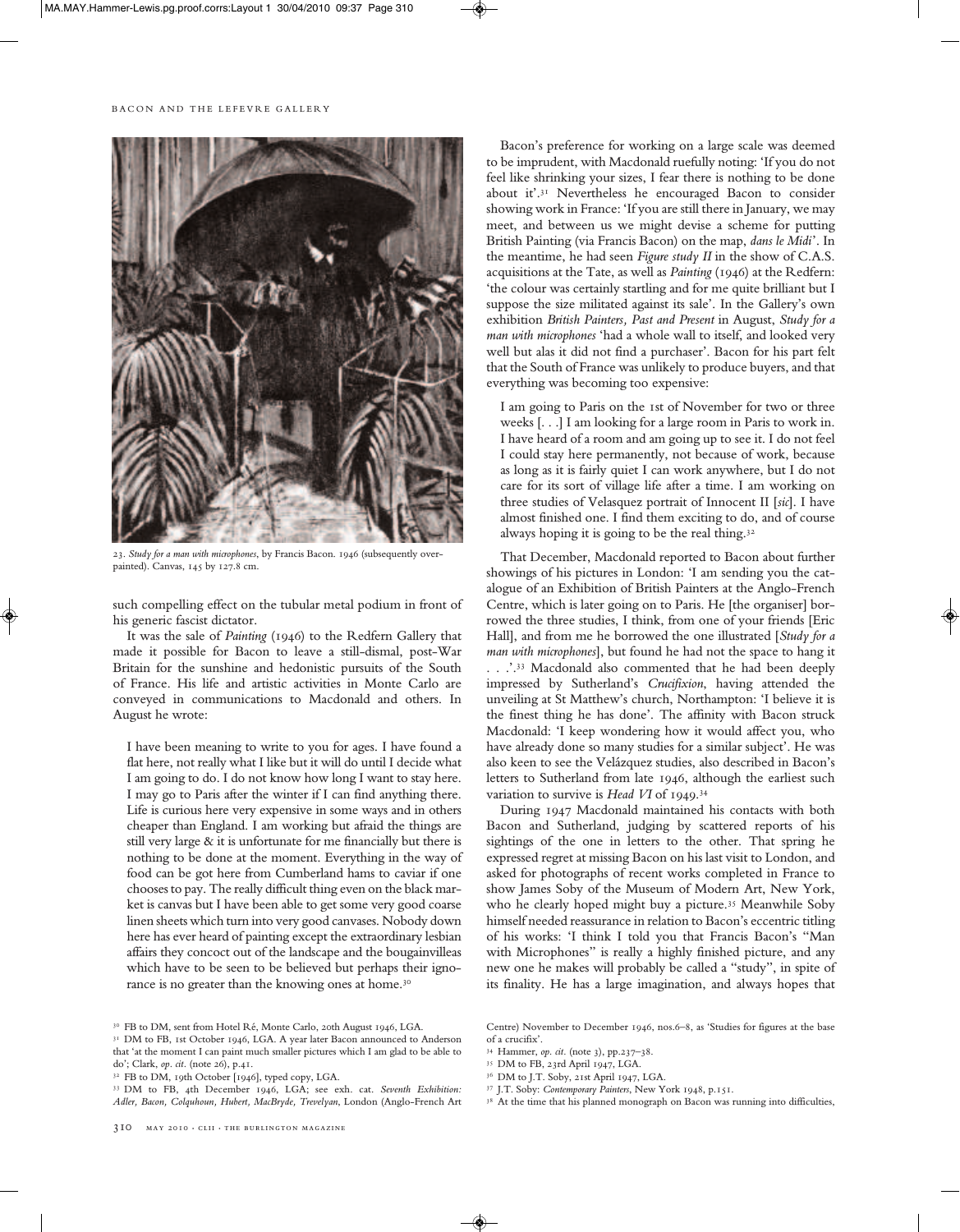another picture will turn out to be 12 feet by 15 feet'.<sup>36</sup> The correspondence with Soby suggests that Macdonald was responsible for galvanising the American critic and collector's enthusiastic interest in Bacon, culminating in his unrealised work of the early 1960s on what would have been the first book on the artist. Soby wrote about Bacon and reproduced *Study for a man with microphones* in his 1948 survey of the current state of painting.<sup>37</sup> By his own testimony, Soby also played a key role in the Museum of Modern Art's decision to purchase *Painting* (1946) from the Redfern Gallery in 1948, and in the commission to the young critic Sam Hunter to produce what turned out to be an exceptional article on Bacon and his immersion in photography.<sup>38</sup>

Bacon's next letter to Macdonald in May took into account the dealer's recent six-week visit to New York. Notwithstanding the wonderful weather and light in France, the cost of living was proving oppressive, and America was starting to look an attractive alternative. Of late he had 'been acting as nurse as there is someone rather ill in the flat', but would send Soby some photographs in the next few weeks:

I had not finished anything, but in the last few days have been able to finish a large one I like at the moment, and a smaller one. I was so pleased to see Graham and Kathy, and I am sure the change here gave him a good rest, as he looked so well when he left. If I sent you over two or three pictures at the end of June, do you think you could do anything with them? I am getting nearly completely broke. If I am going to try and go to America next year to try and live there for a bit, and if I can't sell anything or haven't anything to sell, I will get a job as a valet or cook. I can do both well, so if you have any rich friends who want a good English slave, do let me know, as I can always make an arrangement over these sorts of jobs so as to evade the permits for work which are so difficult to get.<sup>39</sup>

Bacon had perhaps been inspired by the accounts of life in the United States by his friends Cyril Connolly and Peter Watson, both of whom had recently crossed the Atlantic and encountered a culture richer and more vulgar in every sense than in Britain. Their discoveries and contacts resulted in a special double-issue of *Horizon* magazine in October 1947 devoted to contemporary America.<sup>40</sup>

In response, Macdonald indicated that he would certainly try to find buyers given the chance, and notwithstanding current difficulties in the commercial art world:

The selling of pictures has slowed down somewhat in England, and a good deal in America, while Paris is worse still. If you can get a few of your new pictures that are not too large [...] we will all do our damnedest to find purchasers. Would you have any difficulty in getting them out of France? I am sure you would have to give me warning when you are sending them, how many, and the prices, so that I could get an import licence from the Board of Trade. I wonder whether it would not be wiser for you to bring them yourself and settle all your other affairs at the same time.<sup>41</sup>

He further indicated that he could indeed help Bacon to get to America, given his connections with the likes of Soby and James Johnson Sweeney, until 1946 a curator at the Museum of Modern Art, New York.

Bacon's financial concerns come to the fore in his next letter that summer, where we encounter descriptions of new pictures:

I think your suggestion of bringing the painting back will be better. I will come back at the end of September or beginning of October. I shall have a group of 3 large paintings about the size of the one which went to the CAS. Is there any chance of your having an exhibition in the autumn in which you could hang them? They want to be hung together in a series as they are a sort of Crucifixion. I am finishing the 2nd now. I think they are the most formal things I have done and the colour is a sort of intense blue violet. I think they are better than what I have done up to now. I hope so at any rate. If you think there is a chance of your being able to show them, as I really need the money desperately, I will write to the framer I go to and see what they can do about framing them. I want  $\text{\emph{1}}750$  for the set. It is not a quarter of what is has cost me with gambling etc; if you think you can get more, it would be tremendously welcome. Or perhaps your gallery would speculate in buying them directly, or would they have to be Scottish darning for that. I do not mean this bitterly [. . .] I am sure the Bonnard Exhibition must be very interesting. I would love to have seen it.<sup>42</sup>

The idea of a direct gallery purchase did not bear fruit. However, Bacon resumed his campaign to sell the same or related pictures through the Lefevre early in 1948:

I have done a set of three paintings I would like to show. They are about the same size as the Contemporary Art Society one or a little smaller. Have you an Exhibition this spring or summer in which you would show them? I could get them to you by the end of April or beginning of May. I am glad to say I can work a lot now. A friend of mine, Eric Hall, is coming in to see you, and could give you some idea of them, as he is coming back here, perhaps you could tell him if there is any chance of showing them. They are things I have tried to do several times before, but I have never been able to bring them off, but this time I think it is much nearer.

Bacon's preoccupations were yet again financial:

There is another thing. Is it possible to make me a small advance? I am quite broke, and canvas and paints are terribly expensive. Would it be possible to advance me  $\mathcal{L}$ 150. You can speak to Eric Hall about this, as if you could make me the advance, I would be grateful if you would let him have it on my behalf. I would be terribly grateful if you could possibly do this.

Finally, Bacon raised the issue of a picture that he wished to take back and rework: 'Some time when you have a van passing in the Kensington area, could you send back that awful picture of mine

with a typescript found wanting by Bacon and his London associates, Soby protested his credentials: 'I was the one who persuaded the Museum to buy its first Francis Bacon, I commissioned Sam Hunter to do his excellent article. I myself wrote the first article in America about his extraordinary talent'; Soby to Erica Brausen, 27th July 1962, document cited at note 3 above. The article in question was S. Hunter: 'Francis Bacon: the Anatomy of Horror', *Magazine of Art* 95 (1952), pp.13–14.

<sup>39</sup> FB to DM, 26th May [1947], LGA. He was still toying with the idea of going to America for a while in the following February; see Clark, *op. cit.* (note 26), p.41. <sup>40</sup> *Horizon* 93–94 (October 1947).

<sup>41</sup> DM to FB, 10th June 1947, LGA.

<sup>42</sup> FB to DM, Friday 20th [June 1947], LGA. 'Scottish darning' may refer to the Gallery's commitment to the Scottish painters Robert Colquhoun and Robert MacBryde, as suggested by Richard Shone.